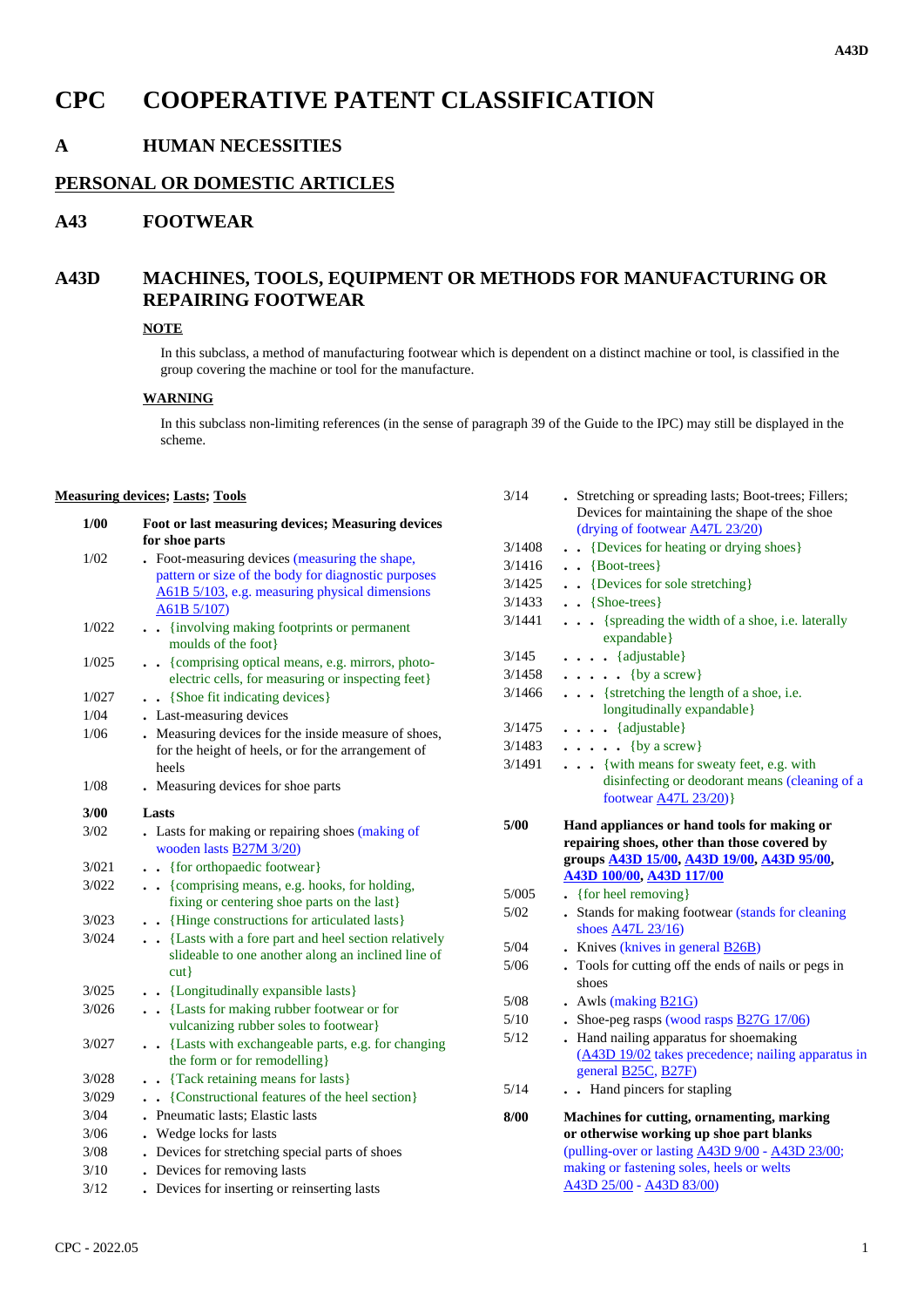| 8/003                          | • {specially adapted for forming upper blanks or<br>leggings by stretching}                                                                                           |
|--------------------------------|-----------------------------------------------------------------------------------------------------------------------------------------------------------------------|
| 8/006                          | . {for forming shoe stiffeners}                                                                                                                                       |
| 8/02                           | • Cutting-out (cutting in general <b>B26D</b> , <b>B26F</b> ; of<br>leather articles in general C14B 5/00)                                                            |
| 8/04                           | Stamping-out (A43D 8/10 takes precedence)<br>$\ddot{\phantom{a}}$                                                                                                     |
| 8/06                           | . Dies therefor                                                                                                                                                       |
| 8/08                           | Combined stamping-out and bonding, e.g.<br>high frequency electric current being applied<br>between cutting edge and work support                                     |
| 8/10                           | . Cutting-out using pattern grading (for trimming<br>A43D 8/38; pattern grading in making clothes<br>A41H 3/00; pattern copying in general<br>B23Q 33/00, B23Q 35/00) |
| 8/12                           | . Patterns or templates therefor                                                                                                                                      |
| 8/14                           | Applying bindings to pattern edges                                                                                                                                    |
| 8/16                           | • Ornamentation (by creasing A43D 8/44; of leather<br>in general $C14B$ $1/56$ )                                                                                      |
| 8/18                           | by punching or perforating (punching for eyelet-<br>setting A43D 100/02)                                                                                              |
| 8/20                           | . Dies therefor                                                                                                                                                       |
| 8/22                           | by embossing or printing (printing per se,                                                                                                                            |
|                                | stamping per se B41)                                                                                                                                                  |
| 8/24                           | Embossing using heat, e.g. high frequency<br>electric current                                                                                                         |
| 8/26                           | Marking for future work (A43D 8/16 takes                                                                                                                              |
|                                | precedence; printing per se, stamping per se B41)                                                                                                                     |
| 8/265                          | . . {Marking buttonhole locations}                                                                                                                                    |
| 8/28                           | . . Patterns for drawing cut-outs (in making clothes<br>A41H 3/00)                                                                                                    |
| 8/30                           | Charting sheet material for subsequent cutting<br>$\ddot{\phantom{0}}$                                                                                                |
| 8/32                           | . Working on edges or margins (of leather in general<br>C14B 1/02, C14B 11/00)                                                                                        |
| 8/34                           | by skiving $(A43D 8/48)$ takes precedence)<br>$\ddot{\phantom{a}}$                                                                                                    |
| 8/36                           | by trimming the margins of sole blanks (trimming<br>as an intermediate operation in shoemaking                                                                        |
|                                | A43D 27/00, as a finishing operation in                                                                                                                               |
| 8/38                           | shoemaking A43D 87/00)                                                                                                                                                |
|                                | . by cutting-out, e.g. using templates                                                                                                                                |
| 8/40<br>8/42                   | • by folding, turning in or over, hammering<br>by singeing, contracting, dyeing                                                                                       |
| 8/44                           | Creasing presses (folding on margins A43D 8/40)                                                                                                                       |
| 8/46                           | Splitting (of leather in general C14B 1/02)                                                                                                                           |
| 8/48                           | . combined with skiving                                                                                                                                               |
| 8/50                           | Combined splitting and trimming of the heel-                                                                                                                          |
|                                | seat portions of sole blanks (of soles fixed to shoe<br>bottoms A43D 27/04)                                                                                           |
| 8/52                           | . Flexing (of leather in general $C14B$ )                                                                                                                             |
| 8/54                           | $\cdot$ by milling                                                                                                                                                    |
| 8/56                           | of sole blanks by slitting<br>$\ddot{\phantom{a}}$                                                                                                                    |
| <b>Pulling-over or lasting</b> |                                                                                                                                                                       |
| 9/00                           | Devices for binding the uppers upon the lasts (for                                                                                                                    |
|                                | the toe ends $\overline{A43D}$ 15/00)                                                                                                                                 |

| 11/00  | Machines for preliminary treatment or assembling<br>of upper-parts, counters, or insoles on their<br>lasts preparatory to the pulling-over or lasting<br>operations; Applying or removing protective |
|--------|------------------------------------------------------------------------------------------------------------------------------------------------------------------------------------------------------|
|        | coverings                                                                                                                                                                                            |
| 11/003 | • {Applying or removing protective coverings}                                                                                                                                                        |
| 11/006 | . {Devices for temporarily fixing or aligning insoles<br>on lasts }                                                                                                                                  |

A43D 43/06) 11/02 **. .** to the margins thereof

- 11/03 **. .** Coating with thermoplastic materials to stiffen the toe or heel portion
- 11/04 **.** Machines for seam-pressing or flattening shoe parts, quarters, or the like (on lasted shoes A43D 55/00)
- 11/06 **.** Machines for temporary buttoning of shoe parts 11/08 **.** Machines for temporary lacing of shoe parts or for
	- cutting-away the lacing strips after lasting
- 11/085 **. .** {Lacing machines} 11/10 **.** Devices for holding the lacing portions in position during lasting
- 11/12 **.** Machines for forming the toe part or heel part of shoes, with or without use of heat
- 11/14 **.** Devices for treating shoe parts, e.g. stiffeners, with steam or liquid (for soled shoes A43D 95/12)
- 11/145 **. .** {with means, e.g. transport chains, for continuously transferring the shoe parts through the machines}

#### **13/00 Machines for pulling-over the uppers when loosely laid upon the last and tacking the toe end**

- 13/02 **.** Devices for locating caps or stiffeners on pullingover machines
- **15/00 Pulling-over or lasting machines for binding the toe end with cord, string, or wire; Machines for lasting with clamps; Lasting machines with sewing devices, also for platform shoes** (special sewing machines for leather or shoes D05B)
- **17/00 Pulling-over or lasting machines with oscillating shoe supports**

 **19/00 Hand lasting; Lasting pincers** 19/02 **.** Tacking or nailing devices for use with lasting pincers  **21/00 Lasting machines** 21/003 **.** {with lasting strings, stretching straps or the like, for forming the shank portions of shoes} 21/006 **.** {with rotating lasting means} 21/02 **.** with one single lasting gripper 21/04 **.** for lasting the opposite sides of the shoe one after another 21/06 **.** for wooden soles (A43D 21/16, A43D 21/18 take precedence) 21/08 **.** with last supports and toe- or heel-embracing wipers movable both horizontally and vertically (A43D 21/16 takes precedence) 21/10 **.** Bed-lasting machines

- 21/12 **.** with lasting clamps, shoe-shaped clamps, {pincers,} wipers, stretching straps or the like for forming the toe or heel parts of the last  $\{(A43D 21/16,$ A43D 21/18 take precedence)} 21/122 **. .** {with pincers and clamps} 21/125 **. .** {with a plurality of pincers (A43D 21/122 takes precedence)} 21/127 **. .** {with wipers (A43D 21/16, A43D 21/18 take precedence)} 21/14 **.** for toe or heel parts, with nailing devices
- 21/16 **.** with lasting pincers {and} toe- or heel-embracing wipers
- 21/163 **. .** {with heel-embracing wipers}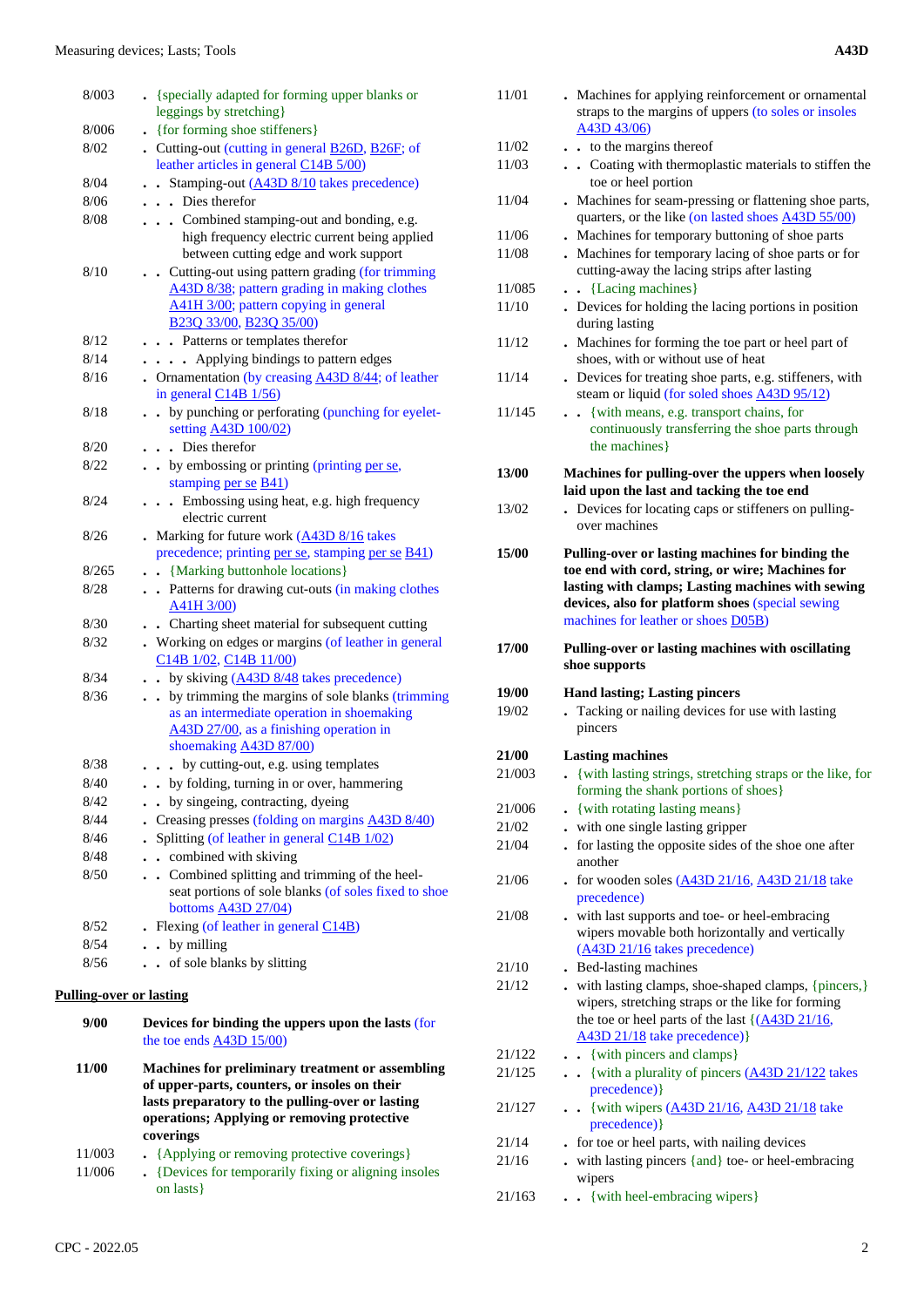| 21/166 | $\bullet$ $\bullet$ {with toe-embracing wipers}         |
|--------|---------------------------------------------------------|
| 21/18  | . with lasting pincers and straight-acting wipers, also |
|        | for forming the shank portions of shoes                 |
| 23/00  | Single parts for pulling-over or lasting machines       |
|        | (nailing devices A43D 75/00)                            |
| 23/02  | . Wipers; Sole-pressers; Last-supports; Pincers         |
| 23/022 | $\bullet$ $\bullet$ {Sole-pressers}                     |
| 23/025 | $\bullet$ $\bullet$ {Last-supports}                     |
| 23/027 | $\bullet$ {Pincers}                                     |
| 23/04  | • Last-carriers; Shoe-guides                            |
| 23/06  | . Devices for cutting-off superfluous material on the   |
|        | uppers or linings                                       |

#### **Making or fastening soles, heels or welts, or preparing same for fastening to the shoe; Carrying out other operations subsequent to lasting; Turning** (sewing D05B)

| 25/00  | Devices for gluing shoe parts                                  |
|--------|----------------------------------------------------------------|
| 25/047 | Devices for lasting with adhesives or for gluing               |
|        | together insoles and uppers (A43D 25/18,                       |
|        | A43D 25/20 take precedence)                                    |
| 25/053 | - with rotating gripping means                                 |
| 25/06  | Devices for gluing soles on shoe bottoms                       |
|        | (A43D 25/18, A43D 25/20 take precedence)                       |
| 25/063 | {Multiple pressing devices in a closed circuit, e.g.<br>$\sim$ |
|        | rotating multiple pressing devices}                            |
| 25/066 | • {Heel clamps or heel presses for glueing heels to            |
|        | shoe bottoms}                                                  |
| 25/07  | . using flexible diaphragm pressing devices                    |
| 25/08  | . Welt hold-down devices                                       |
| 25/10  | . Press-pads or other supports of shoe-gluing<br>presses       |
| 25/12  | . Devices for gluing heel-breasts to heels or                  |
|        | for gluing coverings on heels $(A43D 25/18,$                   |
|        | A43D 25/20 take precedence)                                    |
| 25/123 | • {Devices for glueing heel-breasts to heels}                  |
| 25/126 | {Devices for glueing coverings on heels}<br>$\sim$             |
| 25/14  | . Devices for filling the shoe bottom                          |
| 25/16  | Devices for making glued platform shoes                        |
| 25/18  | Devices for applying adhesives to shoe parts                   |
|        | (A43D 25/20 takes precedence; applying liquids or              |
|        | other fluent materials to surfaces in general B05)             |
| 25/181 | $\bullet$ {by rollers}                                         |
| 25/183 | $\bullet$ {by nozzles}                                         |
| 25/185 | . . {by imprinter plates}                                      |
| 25/186 | $\bullet$ (by dipping)                                         |
| 25/188 | {by grids}<br>$\sim$                                           |
| 25/20  | Arrangements for activating or for accelerating                |
|        | setting of adhesives, e.g. by using heat                       |
| 27/00  | Machines for trimming as an intermediate                       |
|        | operation (working on edges or margins, e.g. by                |
|        | trimming, of shoe part blanks A43D 8/32; trimming              |
|        | as a finishing operation in shoemaking A43D 87/00)             |
| 27/02  | . Soles or heels fixed on shoe bottoms (stamps or dies         |
|        | for soles or heel-lifts C14B)                                  |
| 27/04  | Heel-end portions of soles fixed on shoe bottoms               |
|        | (on loose soles A43D 8/46)                                     |
| 27/06  | Heel breast flaps                                              |
| 29/00  | Machines for making soles from strips of material              |
| 31/00  | Machines for making or inserting shank stiffeners              |

31/02 **.** Machines for making shank stiffeners

| 31/04          | . Machines for inserting shank stiffeners                                                                                                            |
|----------------|------------------------------------------------------------------------------------------------------------------------------------------------------|
| 33/00          | Machines for assembling lifts for heels (cutting-out<br>heel lifts A43D 8/02)                                                                        |
| 33/02          | Gauges for heel lifts; Magazines for piling up heel<br>lifts                                                                                         |
| 33/04<br>33/06 | . Nailing machines for building the heels from lifts<br>. Machines for sorting heel lifts                                                            |
| 35/00          | Presses for shaping pre-existing loose soles, shoe<br>bottoms or soles fixed to shoe bottoms (glueing<br>soles on shoe bottoms A43D 25/06)           |
| 37/00          | Machines for roughening soles or other shoe parts                                                                                                    |
| 37/005         | preparatory to gluing<br>{characterised by constructional details of the<br>rotative tools used therewith}                                           |
| 39/00          | Machines for making foot-supporting pads or<br>instep-raisers for flat feet                                                                          |
| 43/00          | Machines for making stitch lips, or other<br>preparatory treatment of soles or insoles before<br>fixing same (flexing of soles or insoles A43D 8/52) |
| 43/02          | for making stitch lips by cutting                                                                                                                    |
| 43/06          | - for applying reinforcing materials to insoles;<br>Attachment of ornamental tapes or ribs, e.g. sewing<br>ribs, on soles, or the like               |
| 44/00          | Machines for attaching welts or rands                                                                                                                |
| 47/00          | Machines for trimming or butting welts fixed on<br>uppers                                                                                            |
| 49/00          | <b>Machines for pounding</b>                                                                                                                         |
| <b>51/00</b>   | <b>Machines for lip-setting</b>                                                                                                                      |
| 53/00          | Machines for trimming-off surplus material along<br>the inseam                                                                                       |
| 55/00          | Machines for flattening, pressing, or rubbing the<br>inseams of lasted shoes                                                                         |
| <b>57/00</b>   | Machines for attaching the welt ends                                                                                                                 |
| <b>59/00</b>   | Machines for rasping the lasting-margins of shoes<br>which are sewn through                                                                          |
| 61/00          | Machines for nail-pulling, nail-cutting, or nail-<br>detecting                                                                                       |
|                |                                                                                                                                                      |
| 63/00          | <b>Machines for carrying-out other finishing</b><br>operations                                                                                       |
| 67/00          | Machines for fastening soles or heels by means of<br>screws or screwed wire                                                                          |
| 69/00          | Shoe-nailing machines (nailing machines in general<br><b>B27F)</b>                                                                                   |
| 69/005         | . {using nails being made from alternative materials,<br>e.g. leather}                                                                               |
| 69/02          | . using ready-made nails                                                                                                                             |
| 69/04          | . with apparatus for separating the nails from a wire<br>or from a strip of metal or other material                                                  |
| 69/06          | . using ready-made staples                                                                                                                           |
| 69/08<br>69/10 | with apparatus for making staples<br>using ready-made wooden pegs                                                                                    |

- 
- 69/12 **.** with apparatus for separating the pegs from a strip of wood